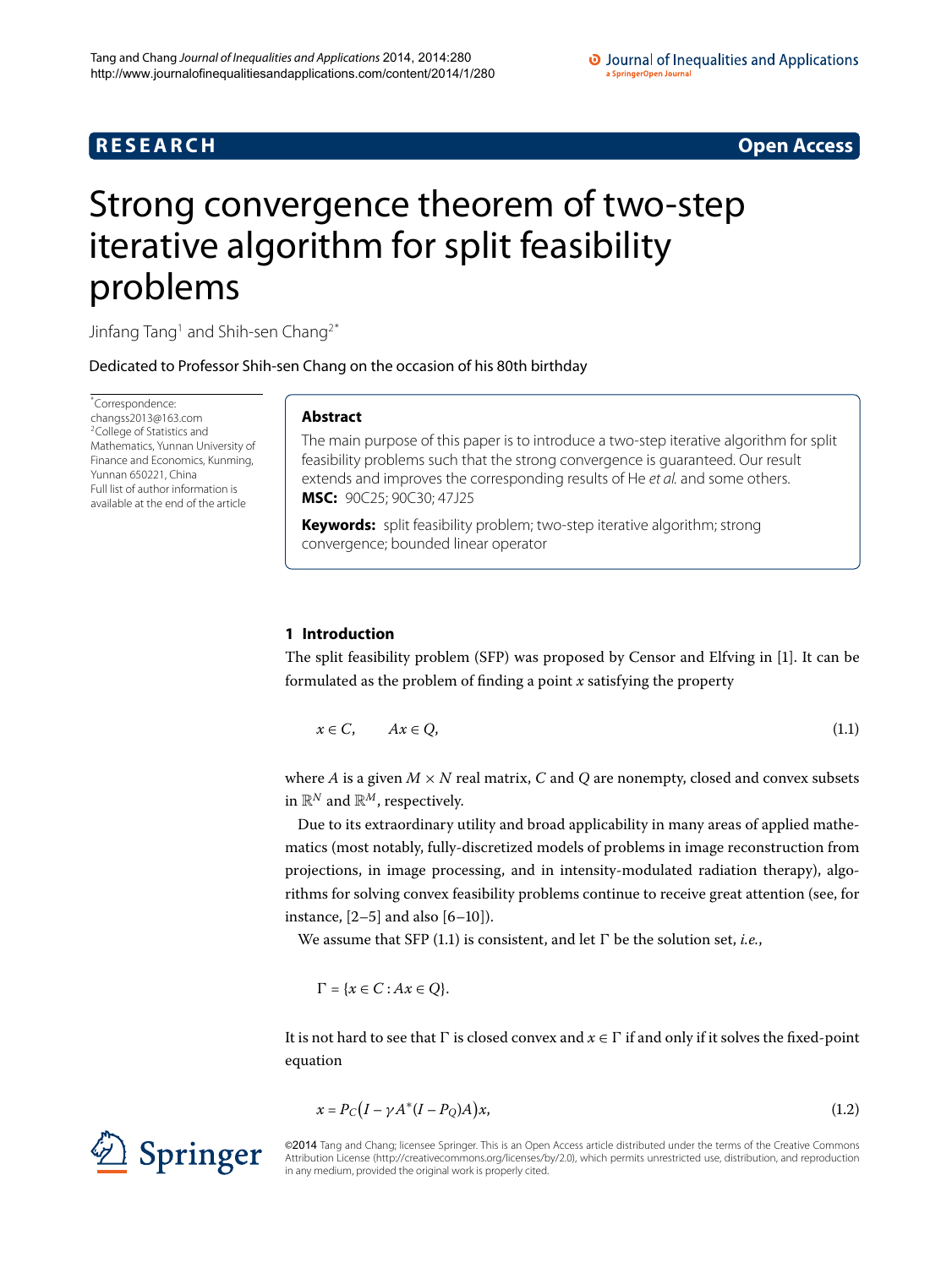where  $P_C$  and  $P_O$  are the orthogonal projections onto *C* and *Q*, respectively,  $\gamma > 0$  is any positive constant and *A*<sup>∗</sup> denotes the adjoint of *A*.

To solve (1.2), Byrne [11] proposed his CQ algorithm which generates a sequence  ${x_n}$ } by

<span id="page-1-1"></span><span id="page-1-0"></span>
$$
x_{n+1} = P_C(x_n - \tau_n A^*(I - P_Q) A x_n),
$$
\n(1.3)

where  $\tau_n \in (0, \frac{2}{\|A\|^2})$ .

The CQ algorithm  $(1.3)$  can be obtained from optimization. In fact, if we introduce the convex objective function

$$
f(x) = \frac{1}{2} ||(I - P_Q)Ax||^2,
$$
\n(1.4)

and analyze the minimization problem

$$
\min_{x \in C} f(x),\tag{1.5}
$$

then the CQ algorithm  $(1.3)$  comes immediately as a special case of the gradient projection algorithm (GPA). Since the convex objective function  $f(x)$  is differentiable and has a Lipschitz gradient, which is given by

<span id="page-1-2"></span>
$$
\nabla f(x) = A^*(I - P_Q)Ax,\tag{1.6}
$$

the GPA for solving the minimization problem  $(1.4)$  $(1.4)$  $(1.4)$  generates a sequence  $\{x_n\}$  recursively as

$$
x_{n+1} = P_C(x_n - \tau_n \nabla f(x_n)), \qquad (1.7)
$$

where  $\tau_n$  is chosen in the interval (0,  $\frac{2}{L}$ ), and *L* is the Lipschitz constant of  $\nabla f$ .

Observe that in algorithms  $(1.3)$  and  $(1.7)$  mentioned above, in order to implement the CQ algorithm, one has to compute the operator norm  $||A||$ , which is in general not an easy work in practice. To overcome this difficulty, some authors proposed different adaptive choices of selecting the  $\tau_n$  (see [11[–](#page-12-8)13]). For instance, López *et al.* introduced a new way of selecting the stepsize [12] as follows:

$$
\tau_n := \frac{\rho_n f(x_n)}{\|\nabla f(x_n)\|^2}, \quad 0 < \rho_n < 4. \tag{1.8}
$$

The computation of a projection onto a general closed convex subset is generally difficult. To overcome this difficulty, Fukushima [\[](#page-12-10)] suggested the so-called relaxed projection method to calculate the projection onto a level set of a convex function by computing a sequence of projections onto half-spaces containing the original level set. In the setting of finite-dimensional Hilbert spaces, this idea was followed by Yang [9[\]](#page-12-11), who introduced the relaxed CQ algorithms for solving SFP (1[.](#page-0-1)1) where the closed convex subsets *C* and *Q* are level sets of convex functions.

Recently, for the purpose of generality,  $SFP(1.1)$  $SFP(1.1)$  $SFP(1.1)$  has been studied in a more general setting. For instance[,](#page-12-12) see  $[8, 12]$  $[8, 12]$ . However, their algorithm has only weak convergence in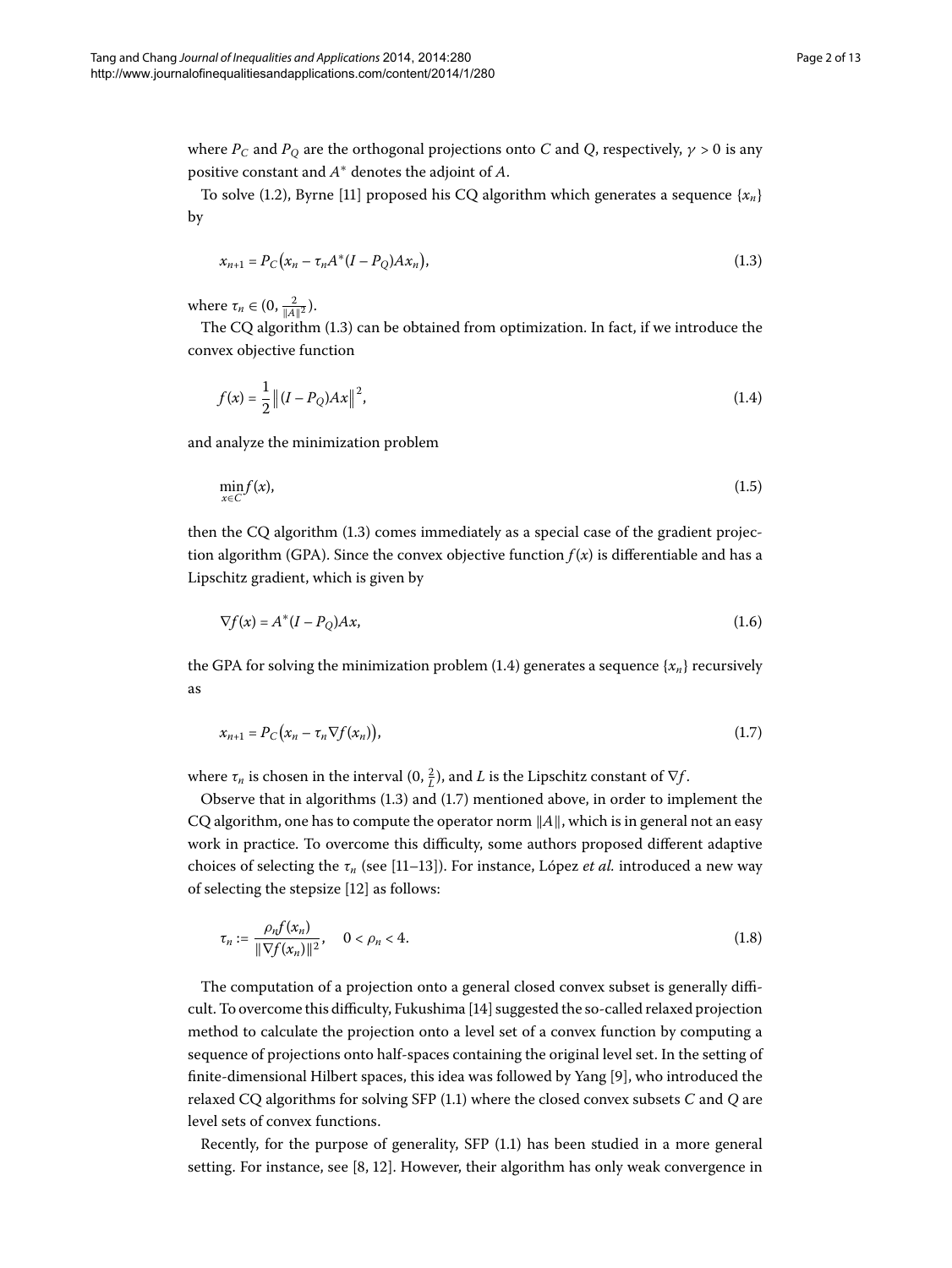the setting of infinite-dimensional Hilbert spaces. Very recently, He and Zhao [15[\]](#page-12-13) introduced a new relaxed  $CQ$  algorithm  $(1.9)$  such that the strong convergence is guaranteed in infinite-dimensional Hilbert spaces:

<span id="page-2-0"></span>
$$
x_{n+1} = P_{C_n} \big( \alpha_n u + (1 - \alpha_n) \big( x_n - \tau_n \nabla f_n(x_n) \big) \big). \tag{1.9}
$$

Motivated and inspired by the research going on in this section, the purpose of this article is to study a two-step iterative algorithm for split feasibility problems such that the strong convergence is guaranteed in infinite-dimensional Hilbert spaces. Our result extends and improves the corresponding results of He and Zhao [\[](#page-12-13)15] and some others.

## **2 Preliminaries and lemmas**

Throughout the rest of this paper, we assume that  $H$ ,  $H_1$  and  $H_2$  all are Hilbert spaces, *A* is a bounded linear operator from  $H_1$  to  $H_2$ , and *I* is the identity operator on  $H$ ,  $H_1$  or *H*<sub>2</sub>. If *f* : *H*  $\rightarrow$  R is a differentiable function, then we denote by  $\nabla f$  the gradient of the function *f* . We will also use the following notations:  $\rightarrow$  to denote the strong convergence,  $\rightarrow$  to denote the weak convergence and

$$
w_{\omega}(x_n) = \{x \mid \exists \{x_{n_k}\} \subset \{x_n\} \text{ such that } x_{n_k} \to x\}
$$

to denote the weak  $\omega$ -limit set of  $\{x_n\}$ .

Recall that a mapping  $T: H \to H$  is said to be nonexpansive if

$$
||Tx - Ty|| \le ||x - y||, \quad x, y \in H.
$$

 $T: H \rightarrow H$  is said to be firmly nonexpansive if

$$
||Tx - Ty||2 \le ||x - y||2 - ||(I - T)x - (I - T)y||2, \quad x, y \in H.
$$

A mapping  $T : H \to H$  is said to be demiclosed at origin if for any sequence  $\{x_n\} \subset H$  with *x<sub>n</sub>* → *x*<sup>∗</sup> and lim sup<sub>*n*→∞</sub>  $||(I - T)x_n|| = 0$ , then *x*<sup>∗</sup> = *Tx*<sup>∗</sup>.

It is easy to prove that if  $T : H \to H$  is a firmly nonexpansive mapping, then *T* is demiclosed at origin.

A function  $f : H \to \mathbb{R}$  is called convex if

$$
f(\lambda x + (1 - \lambda)y) \leq \lambda f(x) + (1 - \lambda)f(y), \quad \forall \lambda \in (0, 1), \forall x, y \in H.
$$

<span id="page-2-1"></span>A function  $f : H \to \mathbb{R}$  is said to be weakly lower semi-continuous (w-lsc) at *x* if  $x_n \to x$ implies

$$
f(x) \leq \liminf_{n \to \infty} f(x_n).
$$

**Lemma 2.1** Let  $T: H_2 \to H_2$  be a firmly nonexpansive mapping such that  $\|(I-T)x\|$  is a *convex function from H*<sub>2</sub> *to*  $\mathbb{R}$ *, let*  $A : H_1 \rightarrow H_2$  *be a bounded linear operator and* 

$$
f(x) = \frac{1}{2} || (I - T)Ax ||^2
$$
,  $\forall x \in H_1$ .

*Then*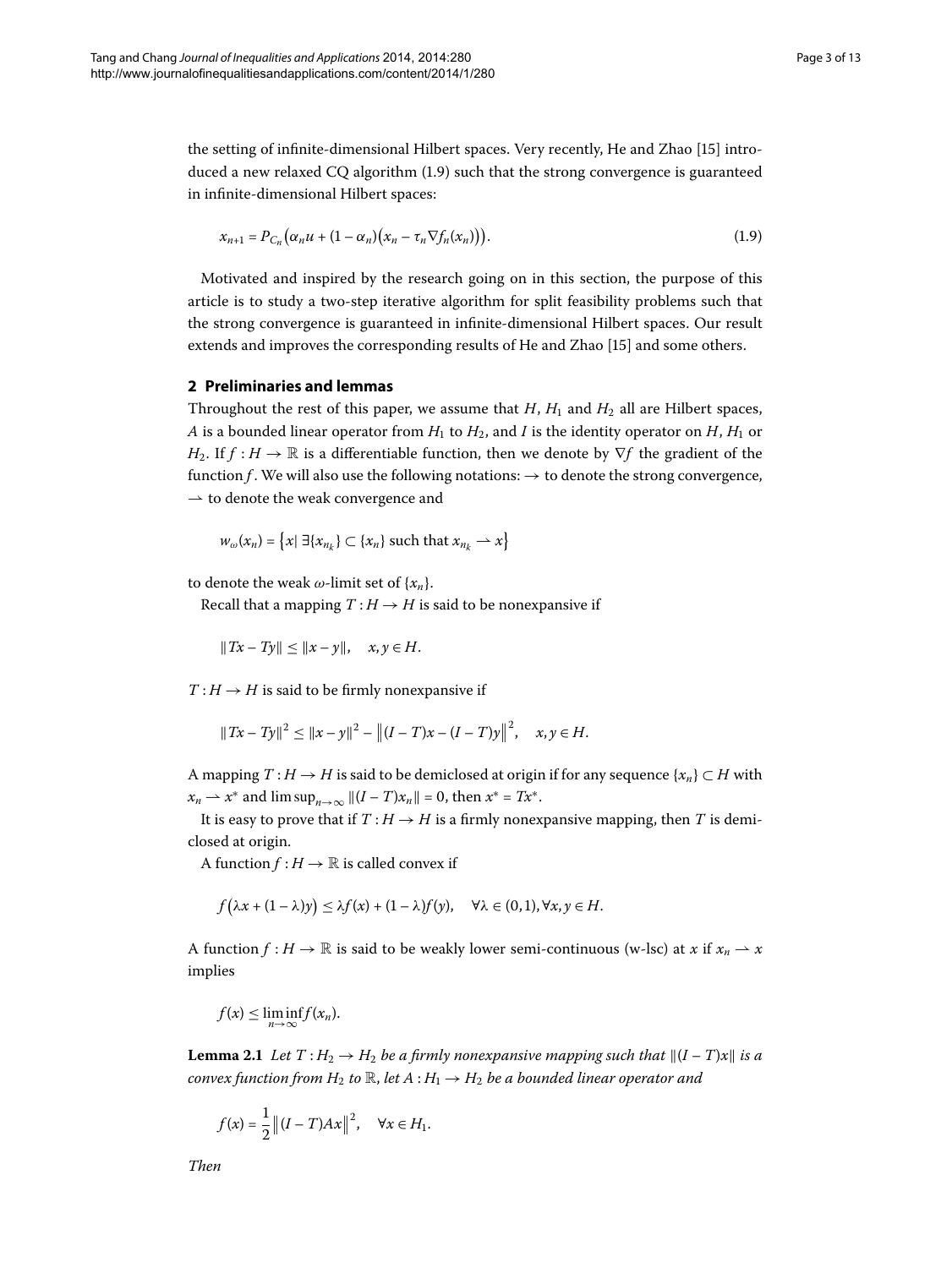(i) 
$$
\nabla f(x) = A^*(I - T)Ax, x \in H_1.
$$
  
\n(ii)  $\nabla f$  is  $||A||^2$ -Lipschitz:  $||\nabla f(x) - \nabla f(y)|| \le ||A||^2 ||x - y||, x, y \in H_1.$ 

*Proof* (i) From the definition of *f*, we know that *f* is convex. For any given  $x \in H_1$  and for any  $v \in H_1$ , first we prove that the limit

$$
\langle \nabla f(x), v \rangle = \lim_{h \to 0+} \frac{f(x + hv) - f(x)}{h}
$$

exists in  $\bar{\mathcal{R}} := \{-\infty\} \cup \mathbb{R} \cup \{+\infty\}$  and satisfies

$$
\big\langle \nabla f(x), v \big\rangle \leq f(x + v) - f(x), \quad \forall v \in H_1.
$$

If fact, if  $0 < h_1 \leq h_2$ , then

$$
f(x + h_1v) - f(x) = f\left(\frac{h_1}{h_2}(x + h_2v) + \left(1 - \frac{h_1}{h_2}\right)x\right) - f(x).
$$

Since *f* is convex and  $\frac{h_1}{h_2} \leq 1$ , it follows that

$$
f(x+h_1v)-f(x) \leq \frac{h_1}{h_2}f(x+h_2v) + \left(1-\frac{h_1}{h_2}\right)f(x)-f(x),
$$

and

<span id="page-3-0"></span>
$$
\frac{f(x+h_1\nu)-f(x)}{h_1}\leq \frac{f(x+h_2\nu)-f(x)}{h_2}.
$$

This shows that this difference quotient is increasing, therefore it has a limit in  $\bar{\mathscr{R}}$  as  $h$   $\rightarrow$  $0+$ :

$$
\left\langle \nabla f(x), v \right\rangle = \inf_{h>0} \frac{f(x + hv) - f(x)}{h} = \lim_{h \to 0+} \frac{f(x + hv) - f(x)}{h}.
$$
 (2.1)

This implies that *f* is differential. Taking  $h = 1$  in (2.1), we have

$$
\big\langle \nabla f(x), v \big\rangle \leq f(x + v) - f(x).
$$

Next we prove that

<span id="page-3-1"></span>
$$
\nabla f(x) = A^*(I - T)Ax, \quad x \in H_1.
$$

In fact, since

$$
\lim_{h \to 0+} \frac{f(x + hv) - f(x)}{h} = \lim_{h \to 0+} \frac{\|Ax + hAv - TA(x + hv)\|^2 - \|(I - T)Ax\|^2}{2h} \tag{2.2}
$$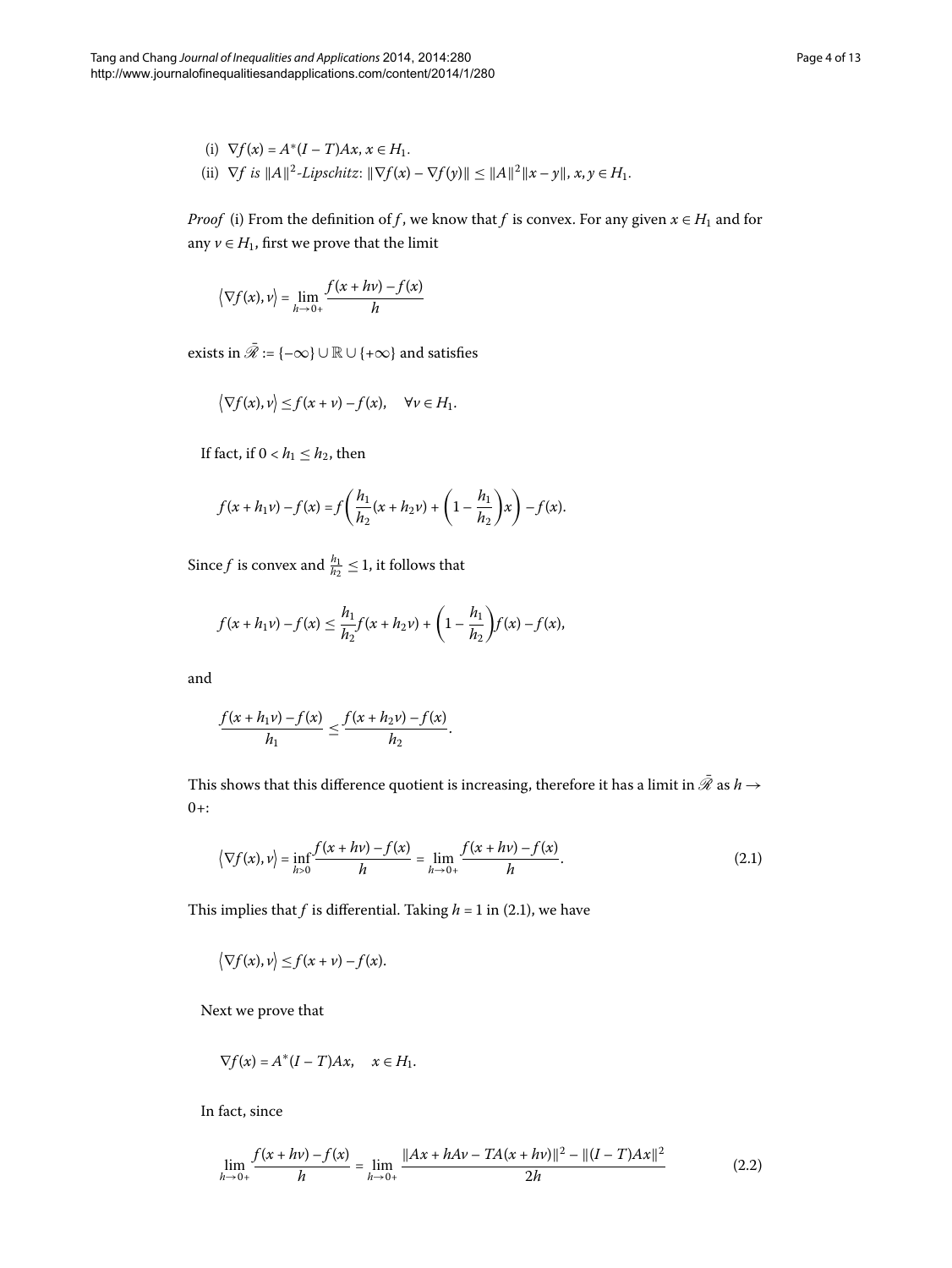and

<span id="page-4-0"></span>
$$
||Ax + hAv - TA(x + hv)||^{2} - ||(I - T)Ax||^{2}
$$
  
=  $||Ax||^{2} + h^{2}||Av||^{2} + 2h\langle A^{*}Ax, v \rangle$   
+  $||TA(x + hv)||^{2} - ||Ax||^{2} - ||TAx||^{2} - 2\langle Ax, TA(x + hv) - TAx \rangle$   
-  $2h\langle A^{*}TA(x + hv), v \rangle$ . (2.3)

Substituting (2.3) into (2.2), simplifying it and then letting  $h \rightarrow 0+$ , we have

$$
\lim_{h \to 0+} \frac{f(x + hv) - f(x)}{h} = \lim_{h \to 0+} \frac{2h\{\langle A^*Ax, v \rangle - \langle A^*TA(x + hv), v \rangle\}}{2h}
$$

$$
= \langle A^*(I - T)Ax, v \rangle, \quad \forall v \in H_1.
$$

It follows from  $(2.1)$  $(2.1)$  $(2.1)$  that

 $\nabla f(x) = A^*(I - T)Ax, \quad x \in H_1.$ 

<span id="page-4-1"></span>Now we prove conclusion (ii). Indeed, it follows from (i) that

$$
\|\nabla f(x) - \nabla f(y)\| = \|A^*(I - T)Ax - A^*(I - T)Ay\| = \|A^*\big[(I - T)Ax - (I - T)Ay\big]\|
$$
  
\n
$$
\le \|A\| \|Ax - Ay\| \le \|A\|^2 \|x - y\|, \quad x, y \in H_1.
$$

Lemma 2[.](#page-2-1)1 is proved.

**Lemma 2.2** Let  $T : H \to H$  be an operator. The following statements are equivalent.

- (i) *T is firmly nonexpansive*.
- (ii)  $||Tx Ty||^2 \le \langle x y, Tx Ty \rangle, \forall x, y \in H.$
- (iii) *I T is firmly nonexpansive*.

*Proof* (i)  $\Rightarrow$  (ii): Since *T* is firmly nonexpansive, we have, for all *x*, *y*  $\in$  *H*,

$$
||Tx - Ty||^2 \le ||x - y||^2 - ||(I - T)x - (I - T)y||^2 = ||x - y||^2 - ||(x - y) - (Tx - Ty)||^2
$$
  
=  $||x - y||^2 - ||x - y||^2 - ||Tx - Ty||^2 + 2\langle x - y, Tx - Ty \rangle$   
=  $2\langle x - y, Tx - Ty \rangle - ||Tx - Ty||^2$ ,

hence

$$
||Tx - Ty||2 \le \langle x - y, Tx - Ty \rangle, \quad \forall x, y \in H.
$$

(ii)  $\Rightarrow$  (iii): From (ii) we know that for all  $x, y \in H$ ,

$$
||(I - T)x - (I - T)y||^{2} = ||(x - y) + (Tx - Ty)||^{2}
$$
  
=  $||x - y||^{2} - 2\langle x - y, Tx - Ty \rangle + ||Tx - Ty||^{2}$ 

 $\Box$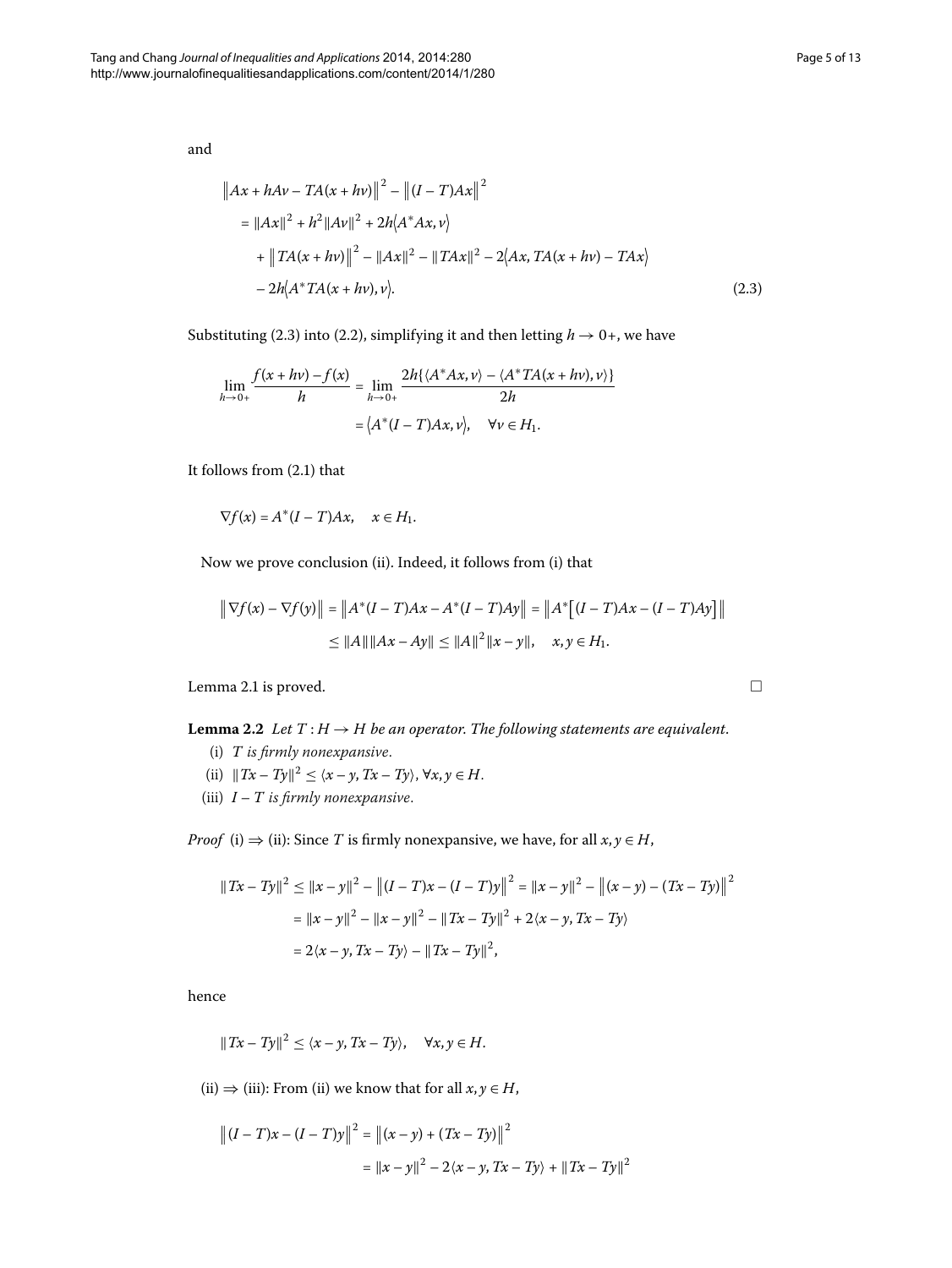$$
\leq ||x - y||^2 - \langle x - y, Tx - Ty \rangle
$$

$$
= \langle x - y, (I - T)x - (I - T)y \rangle.
$$

<span id="page-5-2"></span>This implies that  $I - T$  is firmly nonexpansive.

(iii)  $\Rightarrow$  (i): From (iii) we immediately know that *T* is firmly nonexpansive.  $□$ 

**Lemma 2.3** [16[\]](#page-12-14) Assume that  $\{a_n\}$  *is a sequence of nonnegative real numbers such that* 

<span id="page-5-0"></span> $a_{n+1} \leq (1 - \gamma_n)a_n + \gamma_n \sigma_n, \quad n = 0, 1, 2, \dots$ 

*where*  $\{\gamma_n\}$  *is a sequence in* (0,1), *and*  $\{\sigma_n\}$  *is a sequence in* R *such that* 

(i)  $\sum_{n=0}^{\infty} \gamma_n = \infty;$ 

(ii)  $\limsup_{n\to\infty} \sigma_n \leq 0$ , or  $\sum_{n=0}^{\infty} |\gamma_n \sigma_n| < \infty$ .

*Then*  $\lim_{n\to\infty} a_n = 0$ .

**Lemma 2.4** [17] Let X be a real Banach space and  $J: X \to 2^{X^*}$  be the normalized duality *mapping*, *then*, *for any*  $x, y \in X$ , *the following inequality holds:* 

$$
||x + y||^2 \le ||x||^2 + 2\langle y, j(x + y) \rangle
$$
,  $\forall j(x + y) \in J(x, y)$ .

<span id="page-5-3"></span>*Especially*, *if X is a real Hilbert space*, *then we have*

<span id="page-5-1"></span>
$$
||x + y||2 \le ||x||2 + 2\langle y, x + y \rangle, \quad \forall x, y \in X.
$$

### **3 Main results**

In this section, we shall prove our main theorem.

**Theorem 3.1** Let  $H_1$ ,  $H_2$  be two real Hilbert spaces,  $A: H_1 \rightarrow H_2$  be a bounded linear *operator.* Let  $S : H_1 \to H_1$  be a firmly nonexpansive mapping,  $T_1, T_2 : H_2 \to H_2$  be two *firmly nonexpansive mappings such that*  $||(I - T_i)x||$   $(i = 1, 2)$  *is a convex function from H*<sub>2</sub> *to*  $\mathbb R$  *with*  $C := F(S) \neq \emptyset$  *and*  $Q := F(T_1) \cap F(T_2) \neq \emptyset$ . Let  $u \in H_1$  *and*  $\{x_n\}$  *be a sequence generated by*

$$
\begin{cases}\n x_0 \in H_1 \text{ chosen arbitrarily,} \\
x_{n+1} = S(\alpha_n u + (1 - \alpha_n)(y_n - \xi_n \nabla g(y_n))), \\
y_n = \beta_n u + (1 - \beta_n)(x_n - \tau_n \nabla f(x_n)),\n\end{cases}
$$
\n(3.1)

*where*

$$
f(x_n) = \frac{1}{2} || (I - T_1) A x_n ||^2, \qquad \nabla f(x_n) = A^* (I - T_1) A x_n, \qquad \tau_n = \frac{\rho_n f(x_n)}{|| \nabla f(x_n) ||^2}
$$

*and*

$$
g(y_n) = \frac{1}{2} ||(I - T_2)Ay_n||^2, \qquad \nabla g(y_n) = A^*(I - T_2)Ay_n, \qquad \xi_n = \frac{\rho_n g(y_n)}{||\nabla g(y_n)||^2}.
$$

*If the solution set*  $\Gamma$  *of SPF* (1[.](#page-0-1)1) *is not empty, and the sequences* { $\rho_n$ }  $\subset$  (0, 4) *and* { $\alpha_n$ }, { $\beta_n$ }  $\subset$ (, ) *satisfy the following conditions*: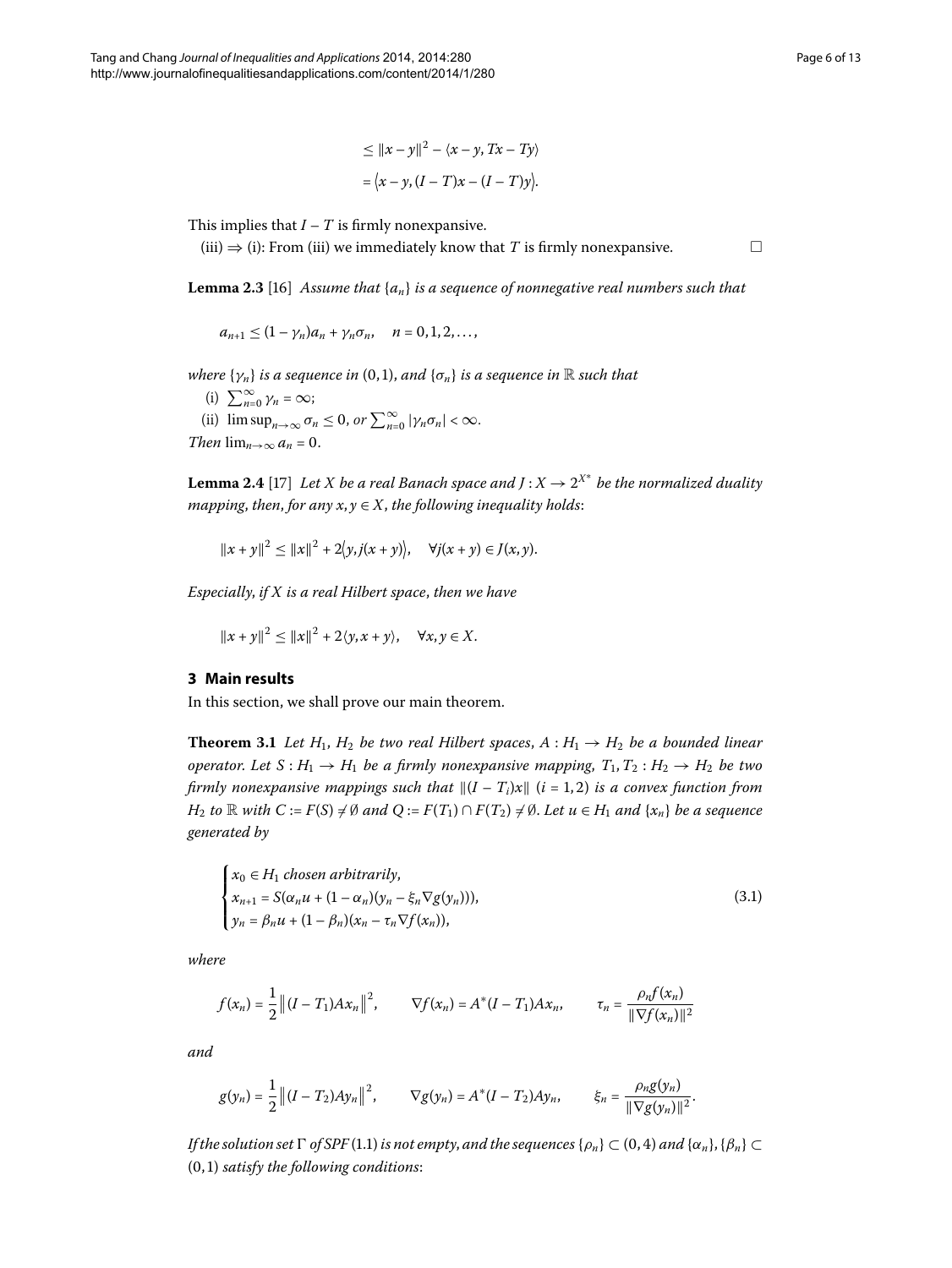*Proof* Since  $\Gamma$  ( $\neq \emptyset$ ) is the solution set of SPF (1.1),  $\Gamma$  is closed and convex. Thus, the metric projection  $P_\Gamma$  is well defined[.](#page-5-0) Letting  $p$  =  $P_\Gamma u$ , it follows from Lemma 2.4 that

$$
||y_n - p||^2 = ||\beta_n u + (1 - \beta_n)(x_n - \tau_n \nabla f(x_n)) - p||^2
$$
  
\n
$$
\leq (1 - \beta_n) ||x_n - \tau_n \nabla f(x_n) - p||^2 + 2\beta_n \langle u - p, y_n - p \rangle.
$$
 (3.2)

Since  $p \in \Gamma \subset C$ ,  $\nabla f(p) = 0$ . Observe that  $I - T_1$  is firmly nonexpansive, from Lemma 2.2(ii) we have that

$$
\langle \nabla f(x_n), x_n - p \rangle = \langle (I - T_1) A x_n, A x_n - A p \rangle
$$
  
 
$$
\geq || (I - T_1) A x_n ||^2 = 2f(x_n),
$$

which implies that

$$
\|x_n - \tau_n \nabla f(x_n) - p\|^2 = \|x_n - p\|^2 + \|\tau_n \nabla f(x_n)\|^2 - 2\tau_n \langle \nabla f(x_n), x_n - p \rangle
$$
  
\n
$$
\le \|x_n - p\|^2 + \tau_n^2 \|\nabla f(x_n)\|^2 - 4\tau_n f(x_n)
$$
  
\n
$$
= \|x_n - p\|^2 - \rho_n (4 - \rho_n) \frac{f^2(x_n)}{\|\nabla f(x_n)\|^2}.
$$

Thus, we have

<span id="page-6-1"></span><span id="page-6-0"></span>
$$
||y_n - p||^2 \le (1 - \beta_n) ||x_n - \tau_n \nabla f(x_n) - p||^2 + 2\beta_n \langle u - p, y_n - p \rangle
$$
  
\n
$$
\le (1 - \beta_n) ||x_n - p||^2 + 2\beta_n \langle u - p, y_n - p \rangle
$$
  
\n
$$
- (1 - \beta_n) \rho_n (4 - \rho_n) \frac{f^2(x_n)}{\|\nabla f(x_n)\|^2},
$$
\n(3.3)

and so we have

$$
||y_n - p||^2 \le (1 - \beta_n) ||x_n - p||^2 + 2\beta_n \left\langle 2(u - p), \frac{(y_n - p)}{2} \right\rangle
$$
  
 
$$
\le (1 - \beta_n) ||x_n - p||^2 + \frac{1}{4}\beta_n ||y_n - p||^2 + 4\beta_n ||u - p||^2.
$$
 (3.4)

Consequently, we have

$$
\|y_n - p\|^2 \le \frac{1 - \beta_n}{1 - \frac{1}{4}\beta_n} \|x_n - p\|^2 + \frac{\frac{3}{4}\beta_n}{1 - \frac{1}{4}\beta_n} \frac{16}{3} \|u - p\|^2.
$$

It turns out that

$$
||y_n - p|| \le \max\left\{ ||x_n - p||, \frac{16}{3} ||u - p|| \right\},\
$$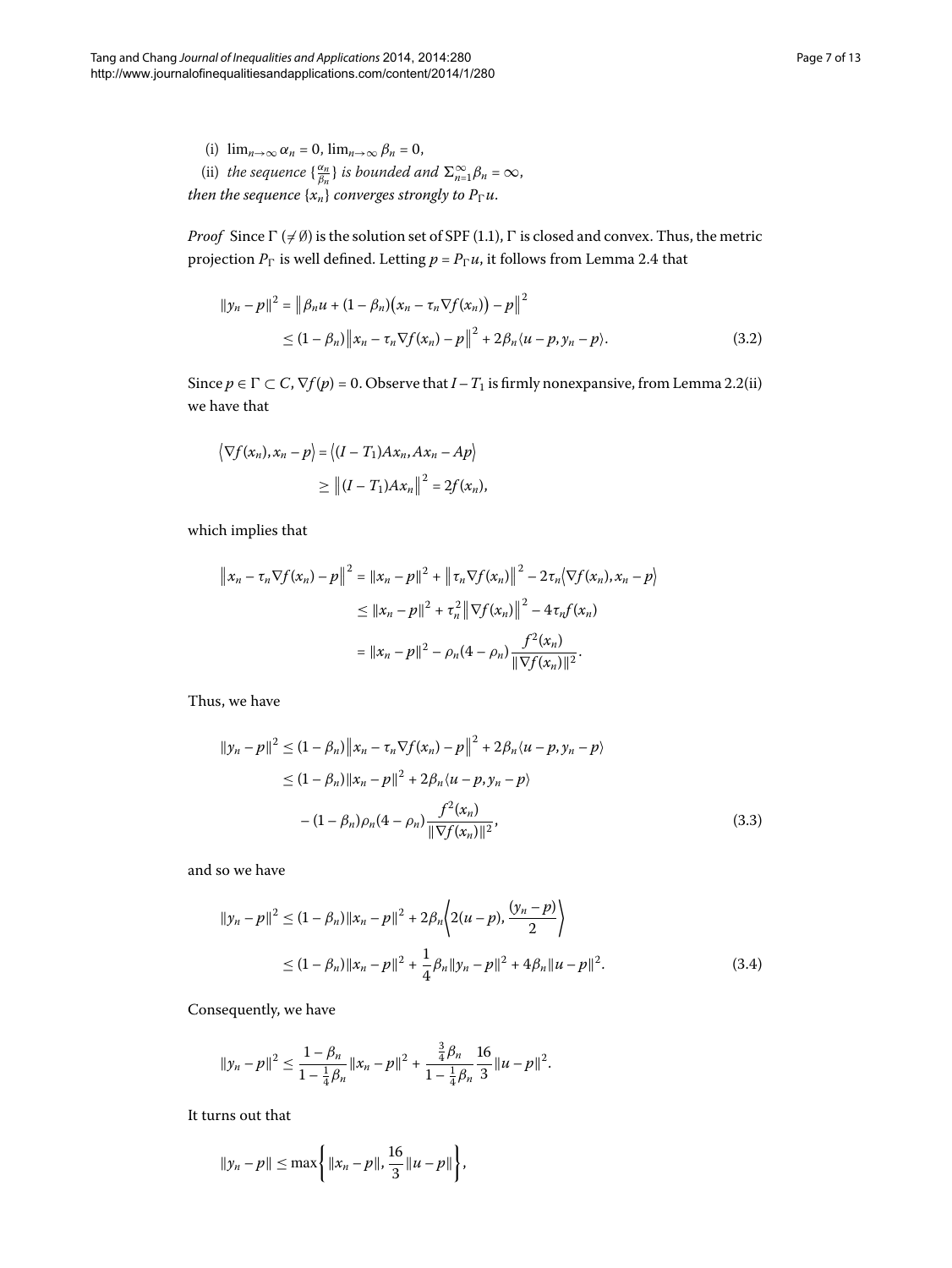and inductively

$$
\|y_n - p\| \le \max\left\{\|x_0 - p\|, \frac{16}{3} \|u - p\|\right\}.
$$

This implies that the sequence  $\{y_n\}$  is bounded. Since the mapping *S* is firmly nonexpan-sive, it follows from Lemma 2[.](#page-5-0)4 that

$$
||x_{n+1} - p||^2 = ||S(\alpha_n u + (1 - \alpha_n)(y_n - \xi_n \nabla g(y_n))) - p||^2
$$
  
\n
$$
\leq ||\alpha_n (u - p) + (1 - \alpha_n)(y_n - \xi_n \nabla g(y_n) - p)||^2
$$
  
\n
$$
\leq (1 - \alpha_n) ||y_n - \xi_n \nabla g(y_n) - p||^2 + 2\alpha_n \langle u - p, x_{n+1} - p \rangle.
$$

Since  $p \in \Gamma \subset C$ ,  $\nabla g(p) = 0$ . Observe that  $I - T_2$  is firmly nonexpansive, it is deduced from Lemma  $2.2$ (ii) that

$$
\langle \nabla g(y_n), y_n - p \rangle = \langle (I - T_2)Ay_n, Ay_n - Ap \rangle \ge ||(I - T_2)Ay_n||^2 = 2g(y_n),
$$

which implies that

$$
\|y_n - \xi_n \nabla g(y_n) - p\|^2 = \|y_n - p\|^2 + \|\xi_n \nabla g(y_n)\|^2 - 2\xi_n \langle \nabla g(y_n), y_n - p \rangle
$$
  
\n
$$
\le \|y_n - p\|^2 + \xi_n^2 \|\nabla g(y_n)\|^2 - 4\xi_n g(y_n)
$$
  
\n
$$
= \|y_n - p\|^2 - \rho_n (4 - \rho_n) \frac{g^2(y_n)}{\|\nabla g(y_n)\|^2}.
$$

Thus, we have

<span id="page-7-0"></span>
$$
||x_{n+1} - p||^2 \le (1 - \alpha_n) ||y_n - \xi_n \nabla g(y_n) - p||^2 + 2\alpha_n \langle u - p, x_{n+1} - p \rangle
$$
  
\n
$$
\le (1 - \alpha_n) ||y_n - p||^2 + 2\alpha_n \langle u - p, x_{n+1} - p \rangle
$$
  
\n
$$
- (1 - \alpha_n) \rho_n (4 - \rho_n) \frac{g^2(y_n)}{||\nabla g(y_n)||^2}
$$
\n(3.5)

and

$$
||x_{n+1}-p||^2 \le (1-\alpha_n)||y_n-p||^2 + 2\alpha_n\langle u-p, x_{n+1}-p\rangle
$$
  

$$
\le (1-\alpha_n)||y_n-p||^2 + \frac{1}{4}\alpha_n||x_{n+1}-p||^2 + 4\alpha_n||u-p||^2.
$$

Consequently, we have

$$
||x_{n+1}-p||^2 \leq \frac{1-\alpha_n}{1-\frac{1}{4}\alpha_n} ||y_n-p||^2 + \frac{\frac{3}{4}\alpha_n}{1-\frac{1}{4}\alpha_n} \frac{16}{3} ||u-p||^2.
$$

It turns out that

$$
||x_{n+1}-p|| \leq \max\bigg\{||y_n-p||, \frac{16}{3}||u-p||\bigg\}.
$$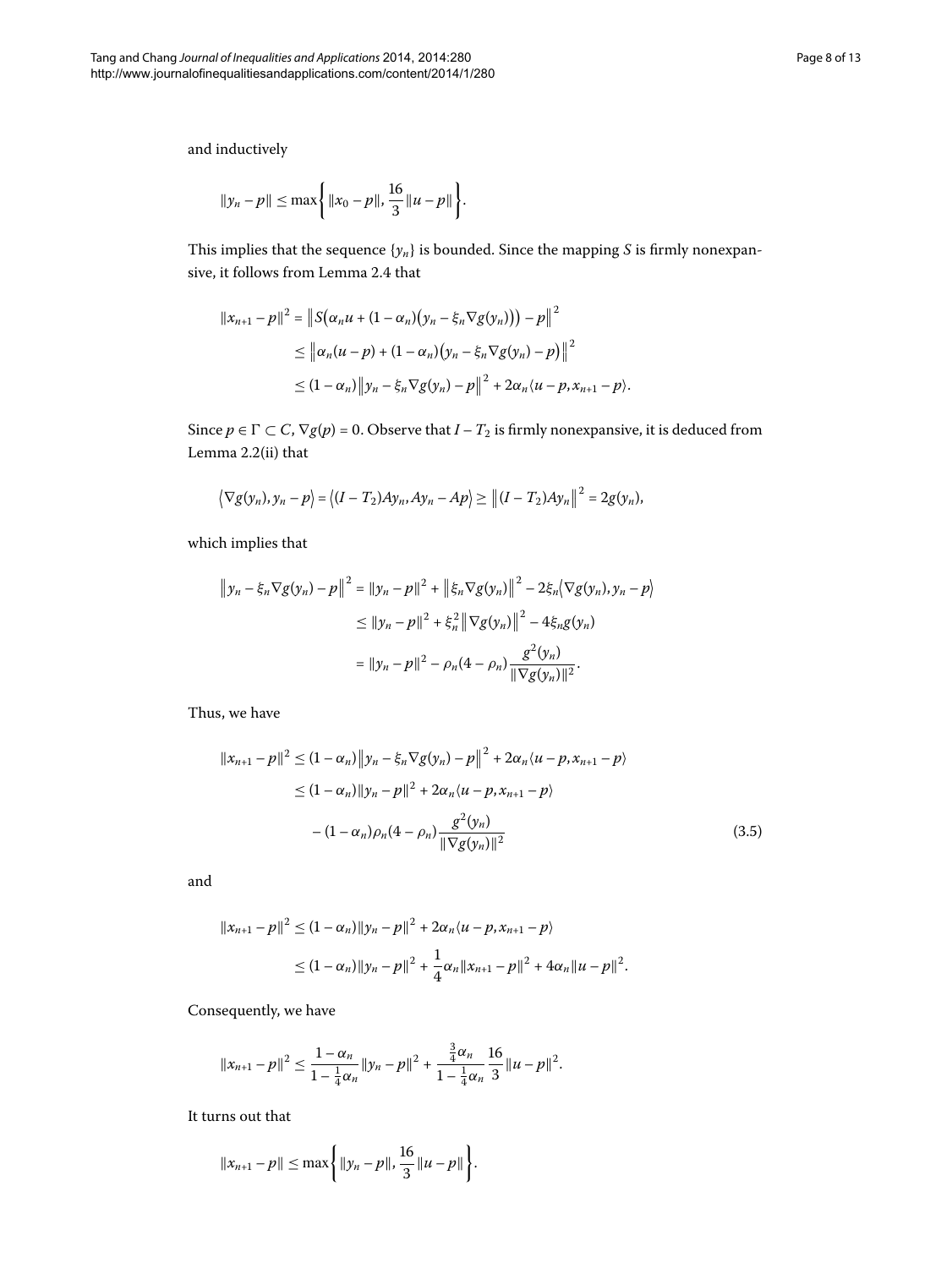Since  $\{y_n\}$  is bounded, so is  $\{x_n\}$ . Since  $\lim_{n\to\infty} \alpha_n = 0$  and  $\lim_{n\to\infty} \beta_n = 0$ , without loss of generality, we may assume that there is  $\sigma > 0$  such that

$$
\rho_n(4-\rho_n)(1-\alpha_n)(1-\beta_n) > \sigma, \quad \forall n \ge 1.
$$

Substituting  $(3.3)$  into  $(3.5)$ , we have

<span id="page-8-0"></span>
$$
||x_{n+1} - p||^2 \le (1 - \beta_n) ||x_n - p||^2 + 2\beta_n \langle u - p, y_n - p \rangle
$$
  
+  $2\alpha_n \langle u - p, x_{n+1} - p \rangle - \frac{\sigma f^2(x_n)}{\|\nabla f(x_n)\|^2} - \frac{\sigma g^2(y_n)}{\|\nabla g(y_n)\|^2}.$  (3.6)

Setting  $s_n = ||x_n - p||^2$ , we get the following inequality:

<span id="page-8-1"></span>
$$
s_{n+1} - s_n + \beta_n s_n + \frac{\sigma f^2(x_n)}{\|\nabla f(x_n)\|^2} + \frac{\sigma g^2(y_n)}{\|\nabla g(y_n)\|^2} \leq 2\alpha_n \langle u - p, x_{n+1} - p \rangle + 2\beta_n \langle u - p, y_n - p \rangle.
$$
\n(3.7)

Now, we prove  $s_n \to 0$ . For the purpose, we consider two cases.

Case 1:  $\{s_n\}$  is eventually decreasing, *i.e.*, there exists a sufficiently large positive integer  $k \geq 1$  such that  $s_n > s_{n+1}$  holds for all  $n \geq k$ . In this case,  $\{s_n\}$  must be convergent, and from  $(3.7)$  it follows that

$$
\frac{\sigma f^2(x_n)}{\|\nabla f(x_n)\|^2} + \frac{\sigma g^2(y_n)}{\|\nabla g(y_n)\|^2} \le (s_n - s_{n+1}) + (\alpha_n + \beta_n)M,\tag{3.8}
$$

where *M* is a constant such that  $M \ge 2(\Vert x_{n+1} - p \Vert + \Vert y_n - p \Vert) \Vert u - p \Vert$  for all  $n \in \mathbb{N}$ . Using condition (i) and  $(3.8)$  $(3.8)$  $(3.8)$ , we have that

$$
\frac{f^2(x_n)}{\|\nabla f(x_n)\|^2} + \frac{g^2(y_n)}{\|\nabla g(y_n)\|^2} \to 0 \quad (n \to \infty).
$$

To verify that  $f(x_n) \to 0$  and  $g(y_n) \to 0$ , it suffices to show that  $\{\|\nabla f(x_n)\|\}$  and  $\{\|\nabla g(y_n)\|\}$ are bounded[.](#page-2-1) In fact, it follows from Lemma 2.1(ii) that for all  $n \in \mathbb{N}$ ,

$$
\|\nabla f(x_n)\| = \|\nabla f(x_n) - \nabla f(p)\| \le \|A\|^2 \|x_n - p\|
$$

and

<span id="page-8-2"></span>
$$
\|\nabla g(y_n)\| = \|\nabla g(y_n) - \nabla g(p)\| \leq \|A\|^2 \|y_n - p\|.
$$

These imply that  $\{||\nabla f(x_n)||\}$  and  $\{||\nabla g(y_n)||\}$  are bounded. It yields  $f(x_n) \to 0$  and  $g(y_n) \to 0$ , namely

$$
|| (I - T_1) A x_n || \to 0, \qquad || (I - T_2) A y_n || \to 0.
$$
 (3.9)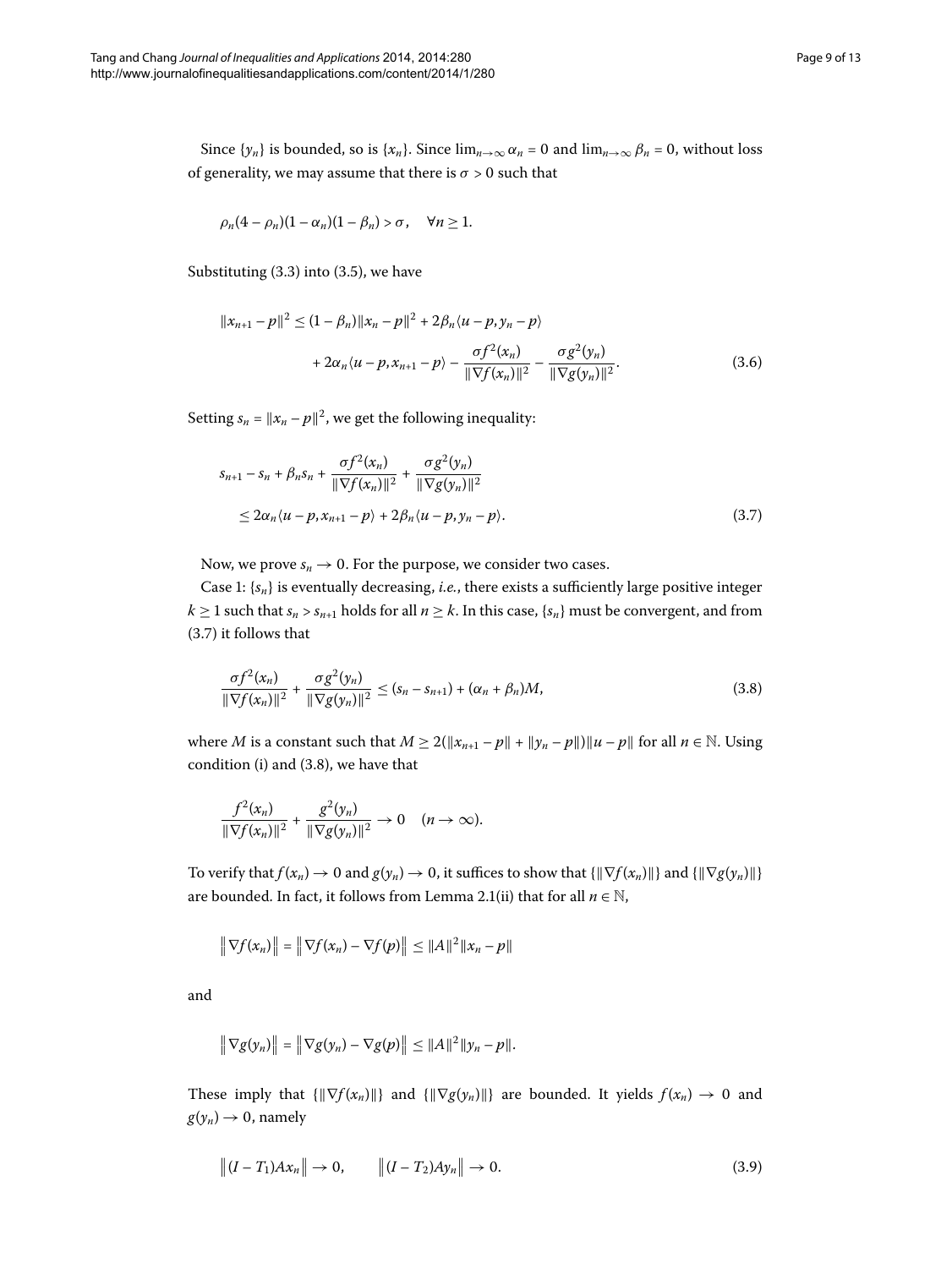From  $(3.1)$  we have

<span id="page-9-0"></span>
$$
||x_n - y_n|| = ||\beta_n u + (1 - \beta_n)(x_n - \tau_n \nabla f(x_n)) - x_n||
$$
  
=  $||\beta_n (u - x_n + \tau_n \nabla f(x_n))||$   
=  $\beta_n ||u - x_n + \tau_n \nabla f(x_n)||$ .

Noting that  $\{x_n\}$ ,  $\{\|\nabla f(x_n)\|\}$  are bounded and  $\beta_n \to 0$ ,  $\tau_n \to 0$ , we get

<span id="page-9-1"></span>
$$
||x_n - y_n|| \to 0 \quad (n \to \infty). \tag{3.10}
$$

For any  $x^* \in w_\omega(x_n)$ , and  $\{x_{n_k}\}\$ is a subsequence of  $\{x_n\}$  such that  $x_{n_k} \to x^* \in H_1$ , then it follows from (3.10) that  $y_{n_k} \rightarrow x^*$ . Thus we have

<span id="page-9-2"></span>
$$
Ax_{n_k} \to Ax^*, \qquad Ay_{n_k} \to Ax^*.
$$
\n(3.11)

On the other hand, from  $(3.9)$  $(3.9)$  $(3.9)$  we have

$$
\|(I - T_1)Ax_{n_k}\| \to 0, \qquad \|(I - T_2)Ay_{n_k}\| \to 0.
$$
\n(3.12)

Since  $T_1$ ,  $T_2$  are demiclosed at origin, from (3.11) and (3.12) we have that  $Ax^* \in F(T_1) \cap T_2$ *F*(*T*<sub>2</sub>), *i.e.*, *Ax*<sup>∗</sup> ∈ *Q*.

Next, we turn to prove  $x^* \in C$ . For convenience, we set  $v_n := \alpha_n u + (1 - \alpha_n)(y_n - \xi_n \nabla g(y_n))$ . Since *S* is firmly nonexpansive, it follows from Lemma 2[.](#page-5-0)4 that

<span id="page-9-4"></span><span id="page-9-3"></span>
$$
||x_{n+1} - p||^2 = ||Sv_n - Sp||^2 = ||Sv_n - Sy_n + Sy_n - Sp||^2
$$
  
\n
$$
\le ||Sy_n - Sp||^2 + 2\langle Sv_n - Sy_n, x_{n+1} - p \rangle
$$
  
\n
$$
\le ||Sy_n - p||^2 + 2||Sy_n - Sy_n|| ||x_{n+1} - p||
$$
  
\n
$$
\le ||y_n - p||^2 - ||(I - S)y_n||^2 + 2||v_n - y_n|| ||x_{n+1} - p||.
$$
\n(3.13)

In view of the definition of  $v_n$ , we have

<span id="page-9-5"></span>
$$
\|v_n - y_n\| \le \alpha_n \|y_n - u\| + \xi_n \|\nabla g(y_n)\| = \alpha_n \|y_n - u\| + \frac{\rho_n g(y_n)}{\|\nabla g(y_n)\|}.
$$
\n(3.14)

From  $(3.4)$  $(3.4)$  $(3.4)$ ,  $(3.13)$  and  $(3.14)$ , we have

<span id="page-9-6"></span>
$$
||x_{n+1} - p||^2 \le (1 - \beta_n) ||x_n - p||^2 + \frac{1}{4} \beta_n ||y_n - p||^2 + 4\beta_n ||u - p||^2
$$
  

$$
- ||(I - S)y_n||^2 + \left(\alpha_n + \frac{g(y_n)}{\|\nabla g(y_n)\|}\right) N,
$$
 (3.15)

where  $N \ge 2||x_{n+1} - p||(||y_n - u|| + 2\rho_n)$  is a suitable constant. Clearly, from (3.15) we have

$$
||(I-S)y_n||^2 \leq s_n - s_{n+1} + \frac{1}{4}\beta_n ||y_n - p||^2 + 4\beta_n ||u - p||^2
$$
  
+  $\left(\alpha_n + \frac{g(y_n)}{||\nabla g(y_n)||}\right)N.$  (3.16)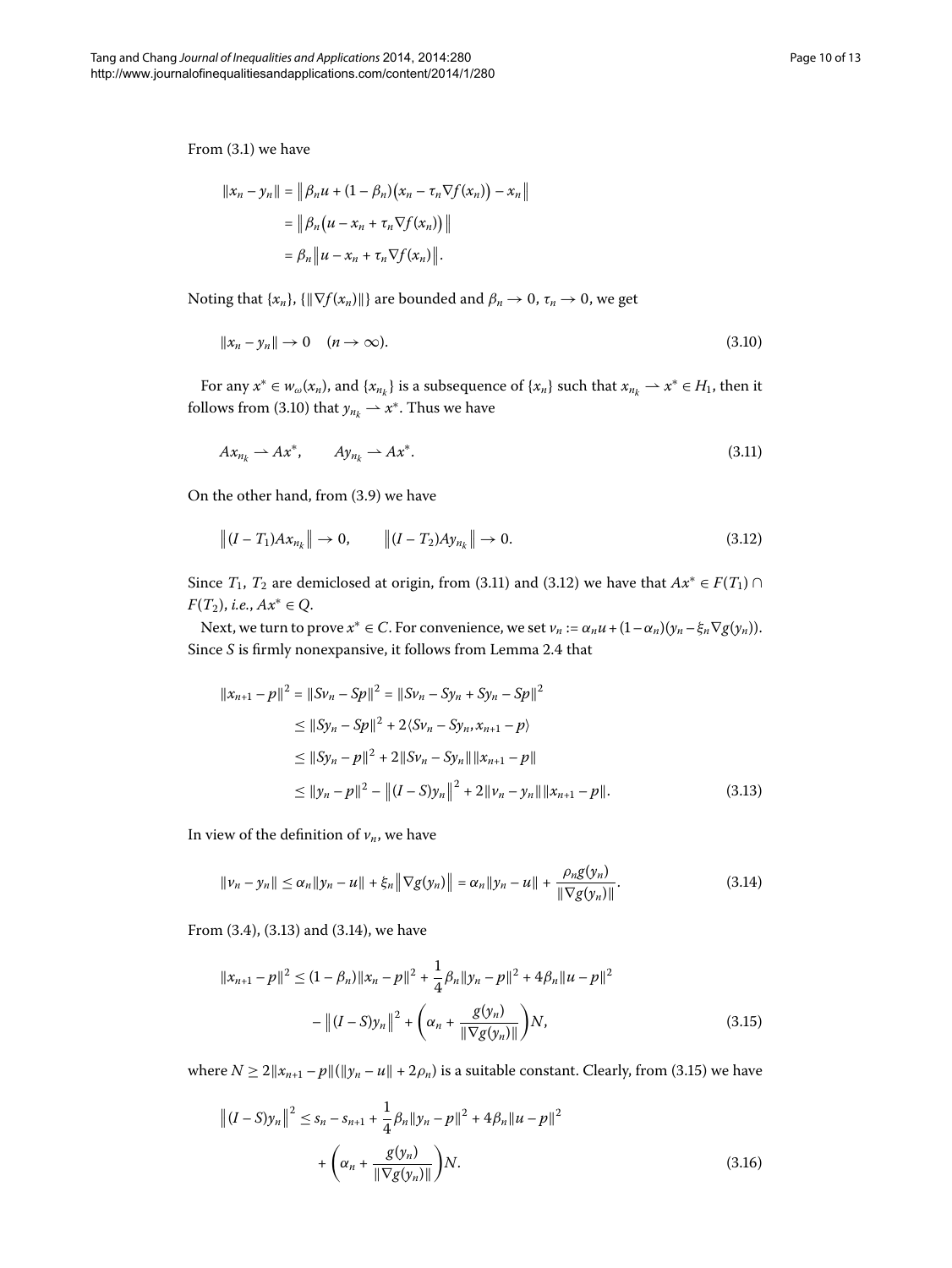Thus, we assert that  $||(I - S)y_n|| \to 0$ . In view of  $y_{n_k} \to x^*$  and *S* is demiclosed at origin, we get  $x^* \in F(S)$ , *i.e.*,  $x^* \in C$ . Consequently,  $w_w(x_n) \subset \Gamma$ . Furthermore, we have

$$
\limsup_{n\to\infty}\langle u-p,x_n-p\rangle=\max_{w\in w_w(x_n)}\langle u-P_\Gamma u,w-P_\Gamma u\rangle\leq 0
$$

and

$$
\limsup_{n\to\infty}\langle u-p,y_n-p\rangle=\max_{w\in w_w(y_n)}\langle u-P_\Gamma u,w-P_\Gamma u\rangle\leq 0.
$$

From  $(3.7)$  we have

$$
s_{n+1} \le (1 - \beta_n)s_n + 2\alpha_n \langle u - p, x_{n+1} - p \rangle + 2\beta_n \langle u - p, y_n - p \rangle
$$
  
=  $(1 - \beta_n)s_n + \beta_n \left( \frac{2\alpha_n}{\beta_n} \langle u - p, x_{n+1} - p \rangle + 2\langle u - p, y_n - p \rangle \right).$  (3.17)

From condition (ii) and Lemma 2[.](#page-5-2)3, we obtain  $s_n \to 0$ .

Case 2:  $\{s_n\}$  is not eventually decreasing, that is, we can find a positive integer  $n_0$  such that  $s_{n_0} \leq s_{n_0+1}$ . Now we define

$$
U_n := \{ n_0 \leq k \leq n : s_k \leq s_{k+1} \}, \quad n > n_0.
$$

It easy to see that *U<sub>n</sub>* is nonempty and satisfies  $U_n \subseteq U_{n+1}$ . Let

<span id="page-10-0"></span>
$$
\psi(n):=\max U_n, \quad n>n_0.
$$

It is clear that  $\psi(n) \to \infty$  as  $n \to \infty$  (otherwise,  $\{s_n\}$  is eventually decreasing). It is also clear that  $s_{\psi(n)} \leq s_{\psi(n)+1}$  for all  $n > n_0$ . Moreover, we prove that

$$
s_n \leq s_{\psi(n)+1}, \quad \forall n > n_0. \tag{3.18}
$$

In fact, if  $\psi(n) = n$ , then inequality (3.18) is trivial; if  $\psi(n) < n$ , from the definition of  $\psi(n)$ , there exists some  $i \in \mathbb{N}$  such that  $\psi(n) + i = n$ , we deduce that

 $S\psi(n)+1 > S\psi(n)+2 > \cdots > S\psi(n)+i = S_n$ 

and inequality (3[.](#page-8-1)18) holds again. Since  $s_{\psi(n)} \leq s_{\psi(n)+1}$  for all  $n > n_0$ , it follows from (3.8) that

<span id="page-10-1"></span>
$$
\frac{\sigma f^2(x_{\psi(n)})}{\|\nabla f(x_{\psi(n)})\|^2} + \frac{\sigma g^2(y_{\psi(n)})}{\|\nabla g(y_{\psi(n)})\|^2} \leq (\alpha_{\psi(n)} + \beta_{\psi(n)})M \to 0.
$$

Noting that  $\{\|\nabla f(x_{\psi(n)})\|\}$  and  $\{\|\nabla g(y_{\psi(n)})\|\}$  are both bounded, we get

$$
f(x_{\psi(n)})\to 0, \qquad g(y_{\psi(n)})\to 0.
$$

By the same argument to the proof in case 1, we have  $w_w(x_{\psi(n)}) \subset \Gamma$  and

$$
\|\mathbf{x}_{\psi(n)} - \mathbf{y}_{\psi(n)}\| \to 0. \tag{3.19}
$$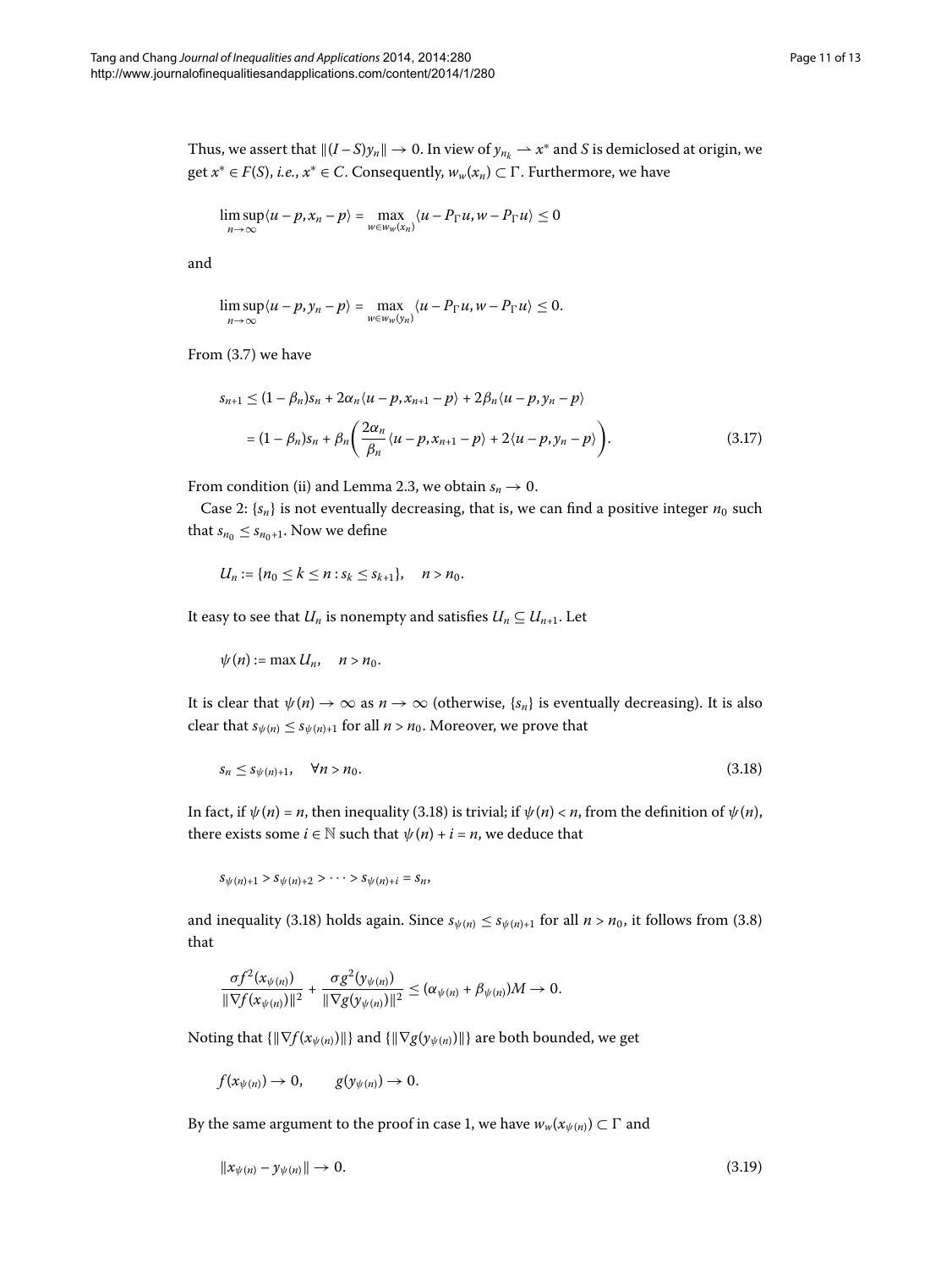On the other hand, noting  $s_{\psi(n)} \leq s_{\psi(n)+1}$  again, we have from (3.14) and (3.16) that

<span id="page-11-0"></span>
$$
\|x_{\psi(n)+1} - y_{\psi(n)}\|
$$
\n
$$
= \|Sv_{\psi(n)} - Sy_{\psi(n)} + Sy_{\psi(n)} - y_{\psi(n)}\|
$$
\n
$$
\leq \|Sy_{\psi(n)} - Sy_{\psi(n)}\| + \|Sy_{\psi(n)} - y_{\psi(n)}\|
$$
\n
$$
\leq \|v_{\psi(n)} - y_{\psi(n)}\| + \|(I - S)y_{\psi(n)}\|
$$
\n
$$
\leq \alpha_{\psi(n)} \|y_{\psi(n)} - u\| + \frac{\rho_{\psi(n)}g(y_{\psi(n)})}{\| \nabla g(y_{\psi(n)})\|}
$$
\n
$$
+ \sqrt{\frac{1}{4}\beta_{\psi(n)} \|y_{\psi(n)} - p\|^2 + 4\beta_{\psi(n)} \|u - p\|^2 + \left(\alpha_{\psi(n)} + \frac{g(y_{\psi(n)})}{\| \nabla g(y_{\psi(n)})\|}\right)N. \tag{3.20}
$$

Letting  $n \to \infty$ , we get

<span id="page-11-4"></span>
$$
\|x_{\psi(n)+1} - y_{\psi(n)}\| \to 0. \tag{3.21}
$$

From  $(3.19)$  and  $(3.21)$ , we have

<span id="page-11-1"></span>
$$
\|x_{\psi(n)} - x_{\psi(n)+1}\| \le \|x_{\psi(n)} - y_{\psi(n)}\| + \|y_{\psi(n)} - x_{\psi(n)+1}\| \to 0 \quad (n \to \infty).
$$
 (3.22)

Furthermore, we can deduce that

<span id="page-11-2"></span>
$$
\limsup_{n \to \infty} \langle u - p, x_{\psi(n)+1} - p \rangle = \limsup_{n \to \infty} \langle u - p, x_{\psi(n)} - p \rangle
$$
  
= 
$$
\max_{w \in w_w(x_{\psi(n)})} \langle u - P_{\Gamma} u, w - P_{\Gamma} u \rangle \le 0
$$
 (3.23)

and

<span id="page-11-3"></span>
$$
\limsup_{n \to \infty} \langle u - p, y_{\psi(n)} - p \rangle = \max_{w \in w_w(y_{\psi(n)})} \langle u - P_{\Gamma} u, w - P_{\Gamma} u \rangle \le 0.
$$
\n(3.24)

Since  $s_{\psi(n)} \leq s_{\psi(n)+1}$ , it follows from (3[.](#page-8-0)7) that

$$
s_{\psi(n)} \leq 2\langle u-p, y_{\psi(n)}-p\rangle + \frac{2\alpha_{\psi(n)}}{\beta_{\psi(n)}}\langle u-p, x_{\psi(n)+1}-p\rangle, \quad n > n_0. \tag{3.25}
$$

Combining  $(3.23)$  $(3.23)$  $(3.23)$ ,  $(3.24)$  and  $(3.25)$ , we have

$$
\limsup_{n \to \infty} s_{\psi(n)} \le 0,\tag{3.26}
$$

and hence  $s_{\psi(n)} \to 0$ , which together with (3.22) implies that

$$
\sqrt{s_{\psi(n)+1}} \leq \| (x_{\psi(n)} - p) + (x_{\psi(n)+1} - x_{\psi(n)}) \|
$$
  
 
$$
\leq \sqrt{s_{\psi(n)}} + \| x_{\psi(n)+1} - x_{\psi(n)} \| \to 0.
$$
 (3.27)

Noting inequality (3.18), this shows that  $s_n \to 0$ , that is,  $x_n \to p$ . This completes the proof of Theorem 3[.](#page-5-3)1.  $\Box$